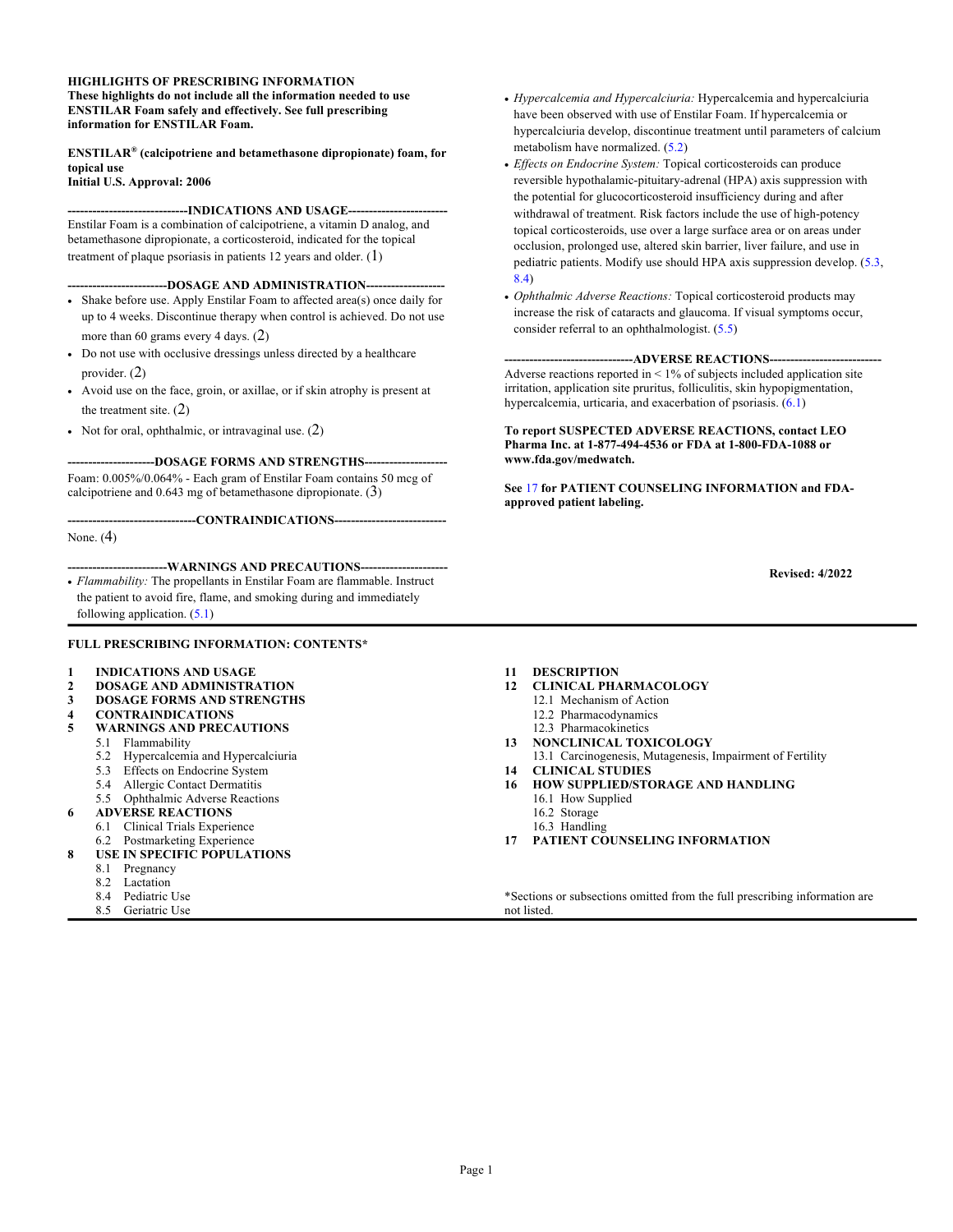# <span id="page-1-0"></span>**FULL PRESCRIBING INFORMATION**

### **1 INDICATIONS AND USAGE**

Enstilar® (calcipotriene and betamethasone dipropionate) Foam is indicated for the topical treatment of plaque psoriasis in patients 12 years and older.

## **2 DOSAGE AND ADMINISTRATION**

Shake can prior to using Enstilar Foam. Apply Enstilar Foam to affected areas once daily for up to 4 weeks. The maximum dose should not exceed 60 grams every 4 days. Rub in Enstilar Foam gently. Wash hands after applying the product. Discontinue Enstilar Foam when control is achieved.

Enstilar Foam should **not** be used:

- with occlusive dressings unless directed by a healthcare provider.
- on the face, groin, or axillae, or if skin atrophy is present at the treatment site.

Enstilar Foam is not for oral, ophthalmic, or intravaginal use.

## **3 DOSAGE FORMS AND STRENGTHS**

Enstilar Foam: 0.005%/0.064% - each gram contains 50 mcg calcipotriene and 0.643 mg of betamethasone dipropionate in a white to off-white opalescent liquid in a pressurized aluminum spray can with a continuous valve and actuator. At administration the product is a white to off-white foam after evaporation of the propellants.

## **4 CONTRAINDICATIONS**

None.

# **5 WARNINGS AND PRECAUTIONS**

### **5.1 Flammability**

The propellants in Enstilar Foam are flammable. Instruct the patient to avoid fire, flame, and smoking during and immediately following application.

### **5.2 Hypercalcemia and Hypercalciuria**

Hypercalcemia and hypercalciuria have been observed with use of Enstilar Foam. If hypercalcemia or hypercalciuria develop, discontinue treatment until parameters of calcium metabolism have normalized. The incidence of hypercalcemia and hypercalciuria following Enstilar Foam treatment of more than 56 weeks has not been evaluated *[*s*ee Clinical Pharmacology [\(12.2\)](#page-5-0)].*

### **5.3 Effects on Endocrine System**

### Hypothalamic-Pituitary-Adrenal Axis Suppression

Systemic absorption of topical corticosteroids can cause reversible hypothalamic-pituitary-adrenal (HPA) axis suppression with the potential for clinical glucocorticosteroid insufficiency. This may occur during treatment or upon withdrawal of treatment. Factors that predispose a patient to HPA axis suppression include the use of high-potency steroids, large treatment surface areas, prolonged use, use of occlusive dressings, altered skin barrier, liver failure, and young age.

Evaluation for HPA axis suppression may be done by using the adrenocorticotropic hormone (ACTH) stimulation test. If HPA axis suppression is documented, gradually withdraw Enstilar Foam, reduce the frequency of application, or substitute with a less potent corticosteroid.

The following trials evaluated the effects of Enstilar Foam on HPA axis suppression [*see Clinical Pharmacology ([12.2](#page-5-0))*]:

- In a trial evaluating the effects of Enstilar Foam on the HPA axis, 35 adult subjects applied Enstilar Foam on the body and scalp. Adrenal suppression was not observed in any subjects after 4 weeks of treatment.
- In another trial, 33 adolescent subjects age 12 to 17 years applied Enstilar Foam on the body and scalp. Adrenal suppression occurred in 3 (9%) of the subjects.
- In a trial, 21 subjects aged 18 years and older with plaque psoriasis applied Enstilar Foam once daily for 4 weeks and then twice weekly on 2 non-consecutive days for 52 weeks, including once daily for 4 weeks if loss of response occurred. Adrenal suppression was observed in 2 (10%) of the subjects.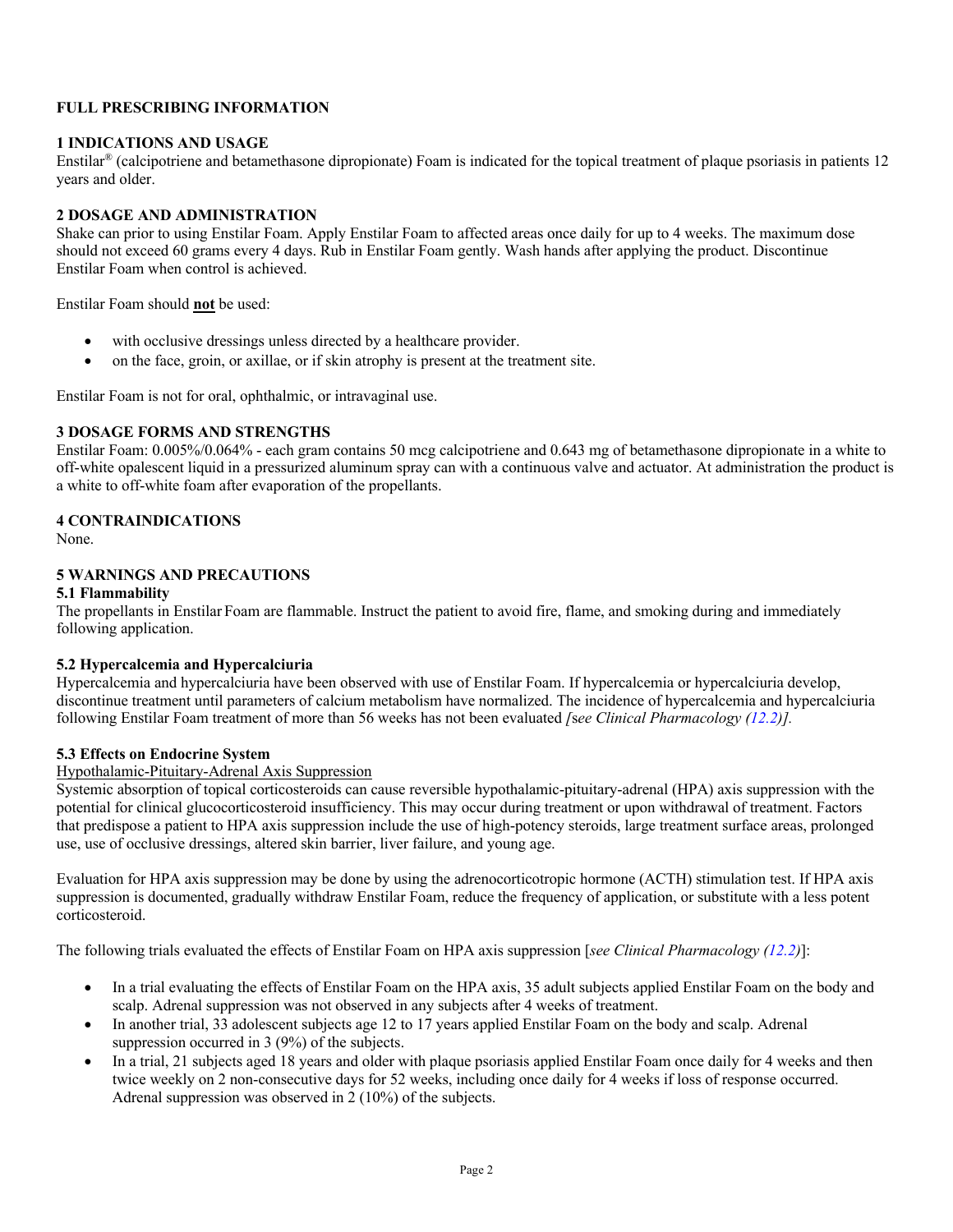### <span id="page-2-0"></span>Cushing's Syndrome and Hyperglycemia

Systemic effects of topical corticosteroids may also include Cushing's syndrome, hyperglycemia, and glucosuria.

#### Additional Considerations for Endocrine Adverse Reactions

Pediatric patients may be more susceptible to systemic toxicity due to their larger skin surface to body mass ratios *[see Use in Specific Populations [\(8.4\)](#page-4-0)]*.

Use of more than one corticosteroid-containing product at the same time may increase the total systemic corticosteroid exposure.

### **5.4 Allergic Contact Dermatitis**

Allergic contact dermatitis has been observed with topical calcipotriene and topical corticosteroids. Allergic contact dermatitis to a topical corticosteroid is usually diagnosed by observing a failure to heal rather than a clinical exacerbation. Corroborate such an observation with appropriate diagnostic patch testing.

### **5.5 Ophthalmic Adverse Reactions**

Use of topical corticosteroids, including Enstilar® Foam, may increase the risk of posterior subcapsular cataracts and glaucoma. Cataracts and glaucoma have been reported with the postmarketing use of topical corticosteroid products. Avoid contact with Enstilar Foam with eyes. Enstilar Foam may cause eye irritation. Advise patients to report any visual symptoms and consider referral to an ophthalmologist for evaluation*.*

### **6 ADVERSE REACTIONS**

### **6.1 Clinical Trials Experience**

Because clinical trials are conducted under widely varying conditions, adverse reaction rates observed in the clinical trials of a drug cannot be directly compared to rates in the clinical trials of another drug and may not reflect the rates observed in practice.

### Clinical Trials Conducted in Subjects 18 years and older with Psoriasis

The rates of adverse reactions described below were from three randomized, multicenter, vehicle and/or active-controlled clinical trials in adult subjects with plaque psoriasis *[see Clinical Studies ([14\)](#page-7-0)]*. Subjects applied study product once daily for 4 weeks, and the median weekly dose of Enstilar Foam was 25 grams. Adverse reactions reported in <1% of adult subjects treated with Enstilar Foam included: application site irritation, application site pruritus, folliculitis, skin hypopigmentation, hypercalcemia, urticaria, and exacerbation of psoriasis.

#### Clinical Trials Conducted in Subjects 12 to 17 years with Psoriasis

In one uncontrolled clinical trial, 106 subjects aged 12 to 17 years with plaque psoriasis of the scalp and body applied Enstilar Foam once daily for up to 4 weeks. The median weekly dose was 40 grams. Adverse reactions reported in <1% of adolescent subjects treated were acne, erythema, application site pain, and skin reactions *[see Use in Specific Populations [\(8.4\)](#page-4-0) and Clinical Pharmacology ([12.2](#page-5-0))].*

### **6.2 Postmarketing Experience**

Because adverse reactions are reported voluntarily from a population of uncertain size, it is not always possible to reliably estimate their frequency or establish a causal relationship to drug exposure.

Postmarketing reports for local adverse reactions to Enstilar Foam included application site burning.

Postmarketing reports for local adverse reactions to topical corticosteroids included atrophy, striae, telangiectasia, dryness, perioral dermatitis, secondary infection, and miliaria.

Ophthalmic adverse reactions of cataracts, glaucoma, and increased intraocular pressure have been reported with the use of topical corticosteroids, including topical betamethasone products.

### **8 USE IN SPECIFIC POPULATIONS**

#### **8.1 Pregnancy**

#### Risk Summary

Available data with Enstilar Foam are not sufficient to evaluate a drug-associated risk for major birth defects, miscarriages, or adverse maternal or fetal outcomes. Although there are no available data on use of the calcipotriene component in pregnant women, systemic exposure to calcipotriene after topical administration of Enstilar Foam is likely to be low *[see Clinical Pharmacology ([12.3](#page-6-0))].*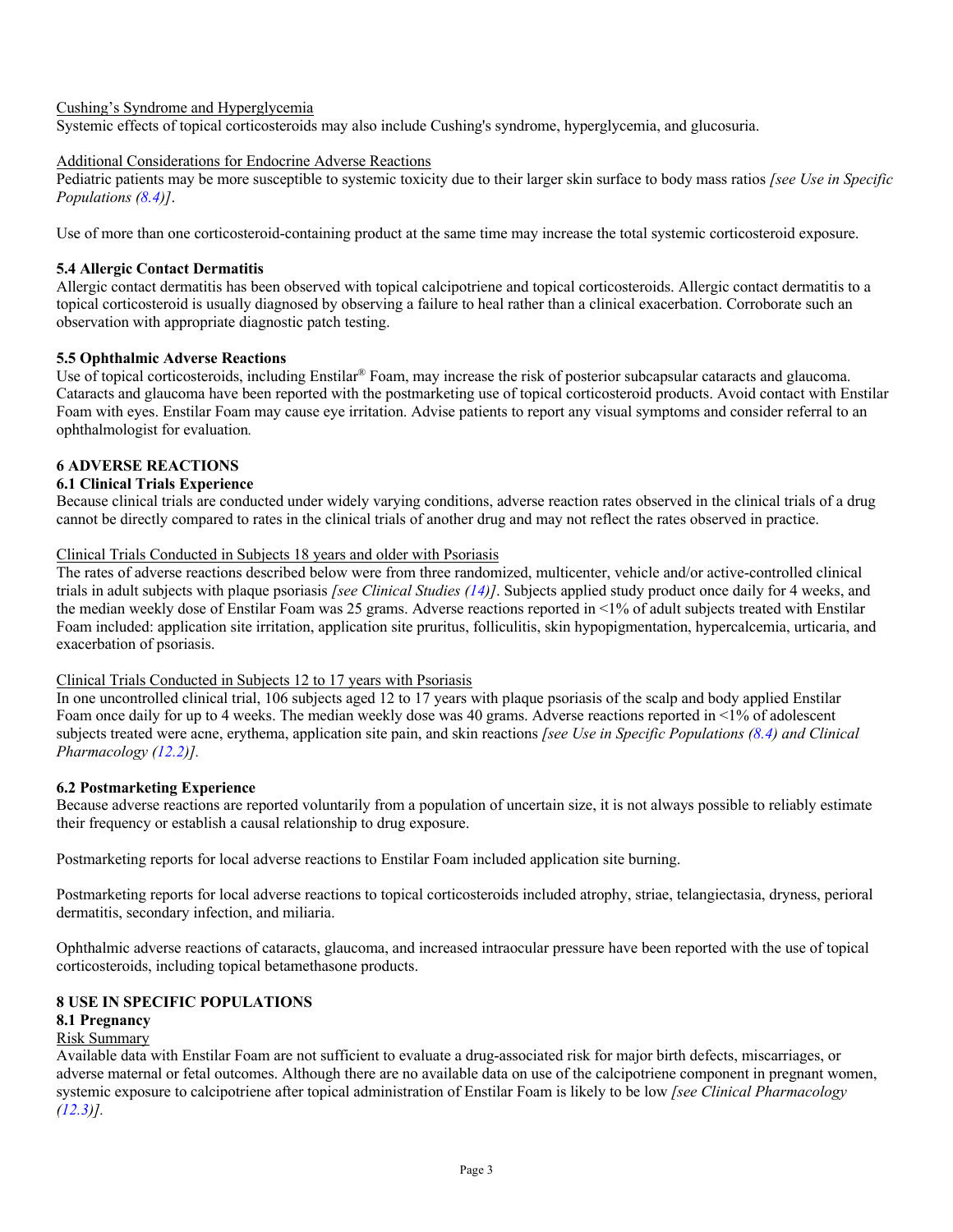Observational studies suggest an increased risk of having low birth weight infants with the maternal use of potent or super potent topical corticosteroids *(see Data).* Advise pregnant women that Enstilar® Foam may increase the potential risk of having a low birth weight infant and to use Enstilar Foam on the smallest area of skin and for the shortest duration possible.

In animal reproduction studies, oral administration of calcipotriene to pregnant rats during the period of organogenesis resulted in an increased incidence of minor skeletal abnormalities, including enlarged fontanelles and extra ribs *(see Data).* Oral administration of calcipotriene to pregnant rabbits during the period of organogenesis had no apparent effects on embryo-fetal development. Subcutaneous administration of betamethasone dipropionate to pregnant rats and rabbits during the period of organogenesis resulted in fetal toxicity, including fetal deaths, reduced fetal weight, and fetal malformations (cleft palate and crooked or short tail) *(see Data*). The available data do not allow the calculation of relevant comparisons between the systemic exposures of calcipotriene and betamethasone dipropionate observed in animal studies to the systemic exposures that would be expected in humans after topical use of Enstilar Foam.

The background risk of major birth defects and miscarriage in the indicated population is unknown. All pregnancies have a background risk of birth defect, loss, or other adverse outcomes. In the U.S. general population, the estimated background risk of major birth defects and miscarriage in clinically recognized pregnancies is 2% to 4% and 15% to 20%, respectively.

### Data

### *Human Data*

Available observational studies in pregnant women did not identify a drug-associated risk of major birth defects, preterm delivery, or fetal mortality with the use of topical corticosteroids of any potency. However, when the dispensed amount of potent or super potent topical corticosteroids exceeded 300 grams during the entire pregnancy, maternal use was associated with an increased risk of low birth weight in infants.

### *Animal Data*

Embryo-fetal development studies with calcipotriene were performed by the oral route in rats and rabbits. Pregnant rats received dosages of 0, 6, 18, or 54 mcg/kg/day (0, 36, 108, and 324 mcg/m<sup>2</sup>/day, respectively) on days 6-15 of gestation (the period of organogenesis). There were no apparent effects on maternal survival, behavior, or body weight gain, no effects on litter parameters, and no effects on the incidence of major malformations in fetuses. Fetuses from dams dosed at 54 mcg/kg/day exhibited a significantly increased incidence of minor skeletal abnormalities, including enlarged fontanelles and extra ribs.

Pregnant rabbits were dosed daily with calcipotriene at exposures of 0, 4, 12, or 36 mcg/kg/day (0, 48, 144, and 432 mcg/m<sup>2</sup>/day, respectively) on days 6-18 of gestation (the period of organogenesis). Mean maternal body weight gain was reduced in animals dosed at 12 or 36 mcg/kg/day. The incidence of fetal deaths was increased in the group dosed at 36 mcg/kg/day; reduced fetal weight was also observed in this group. The incidence of major malformations among fetuses was not affected. An increase in the incidence of minor skeletal abnormalities, including incomplete ossification of sternebrae, pubic bones, and forelimb phalanges, was observed in the group dosed at 36 mcg/kg/day.

Embryo-fetal development studies with betamethasone dipropionate were performed via subcutaneous injection in mice and rabbits. Pregnant mice were administered doses of 0, 156, 625, or 2500 mcg/kg/day (0, 468, 1875, and 7500 mcg/m<sup>2</sup>/day, respectively) on days 7 through 13 of gestation (the period of organogenesis). Betamethasone dipropionate induced fetal toxicity, including fetal deaths, reduced fetal weight, malformations (increased incidence of the cleft palate and crooked or short tail), and minor skeletal abnormalities (delayed ossification of vertebra and sternebrae). Fetal toxicity was observed at the lowest exposure that was evaluated (156 mcg/kg/day).

Pregnant rabbits were injected subcutaneously at dosages of 0, 0.625, 2.5, and 10 mcg/kg/day (0, 7.5, 30, and 120 mcg/m<sup>2</sup>/day, respectively) on days 6 through 18 of gestation (the period of organogenesis). Betamethasone dipropionate induced fetal toxicity, including fetal deaths, reduced fetal weight, external malformations (including malformed ears, cleft palate, umbilical hernia, kinked tail, club foot, and club hand), and skeletal malformations (including absence of phalanges of the first digit and cranial dysplasia) at dosages of 2.5 mcg/kg/day and above.

Calcipotriene was evaluated for effects on peri- and post-natal development when orally administered to pregnant rats at dosages of 0, 6, 18 or 54 mcg/kg/day (0, 36, 108, and 324 mcg/m2 /day, respectively) from gestation day 15 through day 20 postpartum. No remarkable effects were observed on any parameter, including survival, behavior, body weight, litter parameters, or the ability to nurse or rear pups.

Betamethasone dipropionate was evaluated for effects on peri- and post-natal development when orally administered to pregnant rats at dosages of 0, 100, 300, and 1000 mcg/kg/day (0, 600, 1800, and 6000 mcg/m<sup>2</sup>/day, respectively) from gestation day 6 through day 20 postpartum. Mean maternal body weight was significantly reduced on gestation day 20 in animals dosed at 300 and 1000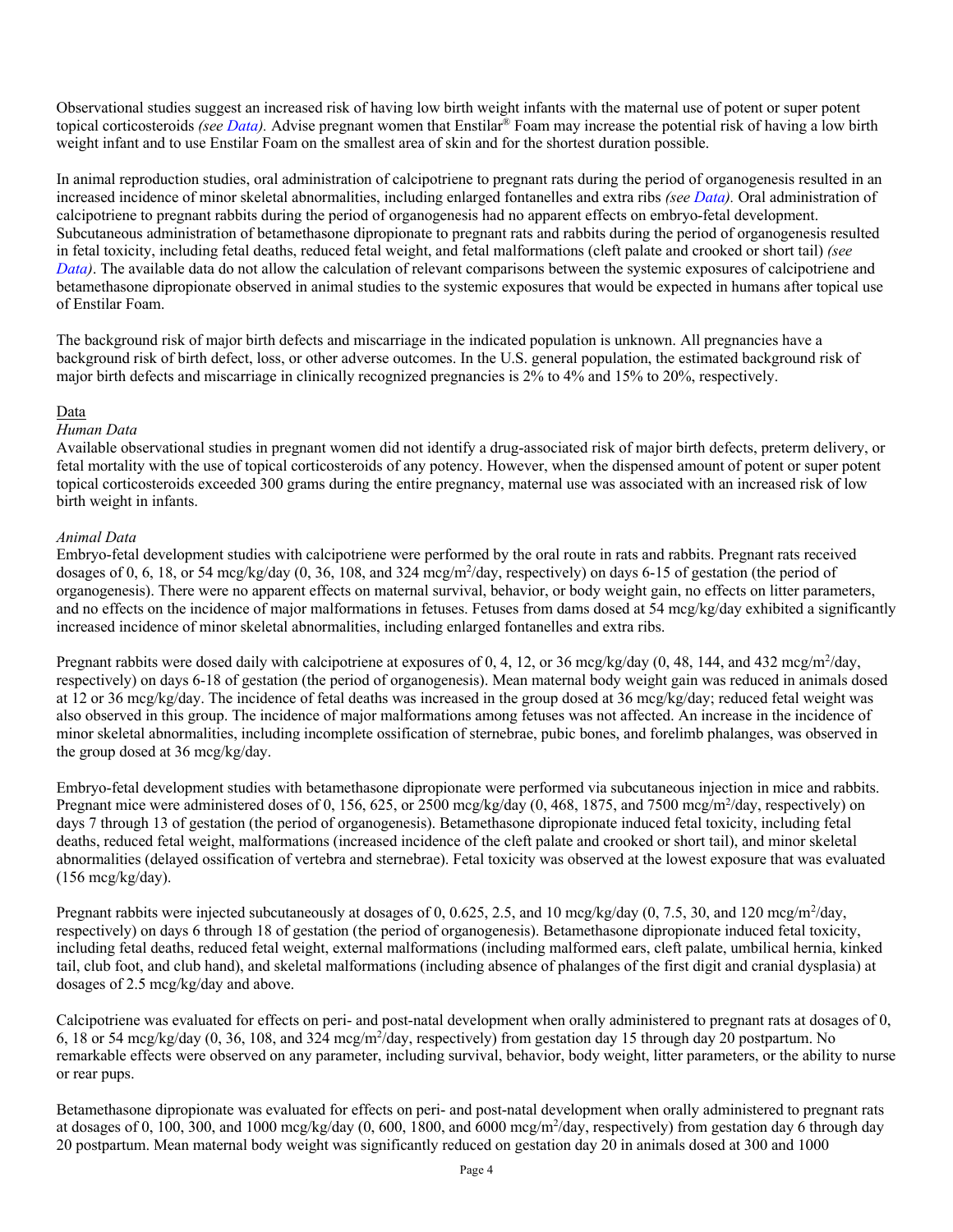<span id="page-4-0"></span>mcg/kg/day. The mean duration of gestation was slightly, but statistically significantly, increased at 100, 300, and 1000 mcg/kg/day. The mean percentage of pups that survived to day 4 was reduced in relation to dosage. On lactation day 5, the percentage of pups with a reflex to right themselves when placed on their back was significantly reduced at 1000 mcg/kg/day. No effects on the ability of pups to learn were observed, and the ability of the offspring of treated rats to reproduce was not affected.

### **8.2 Lactation**

### Risk Summary

There is no information regarding the presence of topically administered calcipotriene and betamethasone dipropionate in human milk, the effects on the breastfed infant, or the effects on milk production. Concentrations of calcipotriene in plasma are low after topical administration, and therefore, concentrations in human milk are likely to be low *[see Clinical Pharmacology [\(12.3\)](#page-6-0)].* It is not known whether topical administration of large amounts of betamethasone dipropionate could result in sufficient systemic absorption to produce detectable quantities in human milk*.* The developmental and health benefits of breastfeeding should be considered along with the mother's clinical need for Enstilar® Foam and any potential adverse effects on the breastfed child from Enstilar Foam or from the underlying maternal condition.

## Clinical Considerations

To minimize potential exposure to the breastfed infant via breast milk, use Enstilar Foam on the smallest area of skin and for the shortest duration possible while breastfeeding. Advise breastfeeding women not to apply Enstilar Foam directly to the nipple and areola to avoid direct infant exposure *[see Use in Specific Populations (8.4)].*

### **8.4 Pediatric Use**

The safety and effectiveness of Enstilar Foam for the treatment of mild to severe plaque psoriasis have been established in pediatric patients age 12 to 17 years. The use of Enstilar Foam for this indication is supported by evidence from adequate and well-controlled trials in adults and from one uncontrolled trial in 106 adolescents age 12 to 17 years with psoriasis of the body and scalp. Calcium metabolism was evaluated in all pediatric subjects and no cases of hypercalcemia or clinically relevant changes in urinary calcium were reported. Hypothalamic pituitary adrenal (HPA) axis suppression was evaluated in a subset of 33 pediatric subjects with moderate plaque psoriasis of the body and scalp (mean body surface area involvement of 16% and mean scalp area involvement of 56%). After 4 weeks of once daily treatment with a mean weekly dose of 47 grams, HPA axis suppression was observed in 3 of 33 subjects (9%) *[see Warnings and Precautions ([5.2](#page-1-0)), Adverse Reactions [\(6.1\)](#page-2-0) and Clinical Pharmacology ([12.2](#page-5-0))].*

Because of a higher ratio of skin surface area to body mass, children under the age of 12 years are at particular risk of systemic adverse effects when they are treated with topical corticosteroids. Pediatric patients are, therefore, also at greater risk of HPA axis suppression and adrenal insufficiency with the use of topical corticosteroids including Enstilar Foam *[see Warnings and Precautions ([5.3](#page-1-0)) and Clinical Pharmacology ([12.2](#page-5-0))].*

Cushing's syndrome, linear growth retardation, delayed weight gain, and intracranial hypertension have been reported in pediatric patients treated with topical corticosteroids.

Local adverse reactions including striae have been reported with use of topical corticosteroids in pediatric patients.

The safety and effectiveness of Enstilar Foam in pediatric patients less than 12 years of age have not been established.

#### **8.5 Geriatric Use**

Of the total number of subjects in the controlled clinical studies of Enstilar Foam, 97 subjects were 65 years and over, and 21 were 75 and over.

No overall differences in safety or effectiveness of Enstilar Foam were observed between these subjects and younger subjects, and other reported clinical experience has not identified differences in responses between the elderly and younger patients, but greater sensitivity of some older individuals cannot be ruled out.

### **11 DESCRIPTION**

Enstilar Foam contains calcipotriene hydrate and betamethasone dipropionate. It is for topical use only.

### Calcipotriene Hydrate

Calcipotriene hydrate is a synthetic vitamin D analog and has the chemical name 9,10-secochola-5,7,10(19),22-tetraene-1,3,24 triol,24-cyclo-propyl-,monohydrate, (1α,3β,5Z,7E,22E,24S) with the empirical formula C27H40O3·H2O), a molecular weight of 430.6, and the following structural formula (calcipotriene hydrate is a white to almost white, crystalline compound):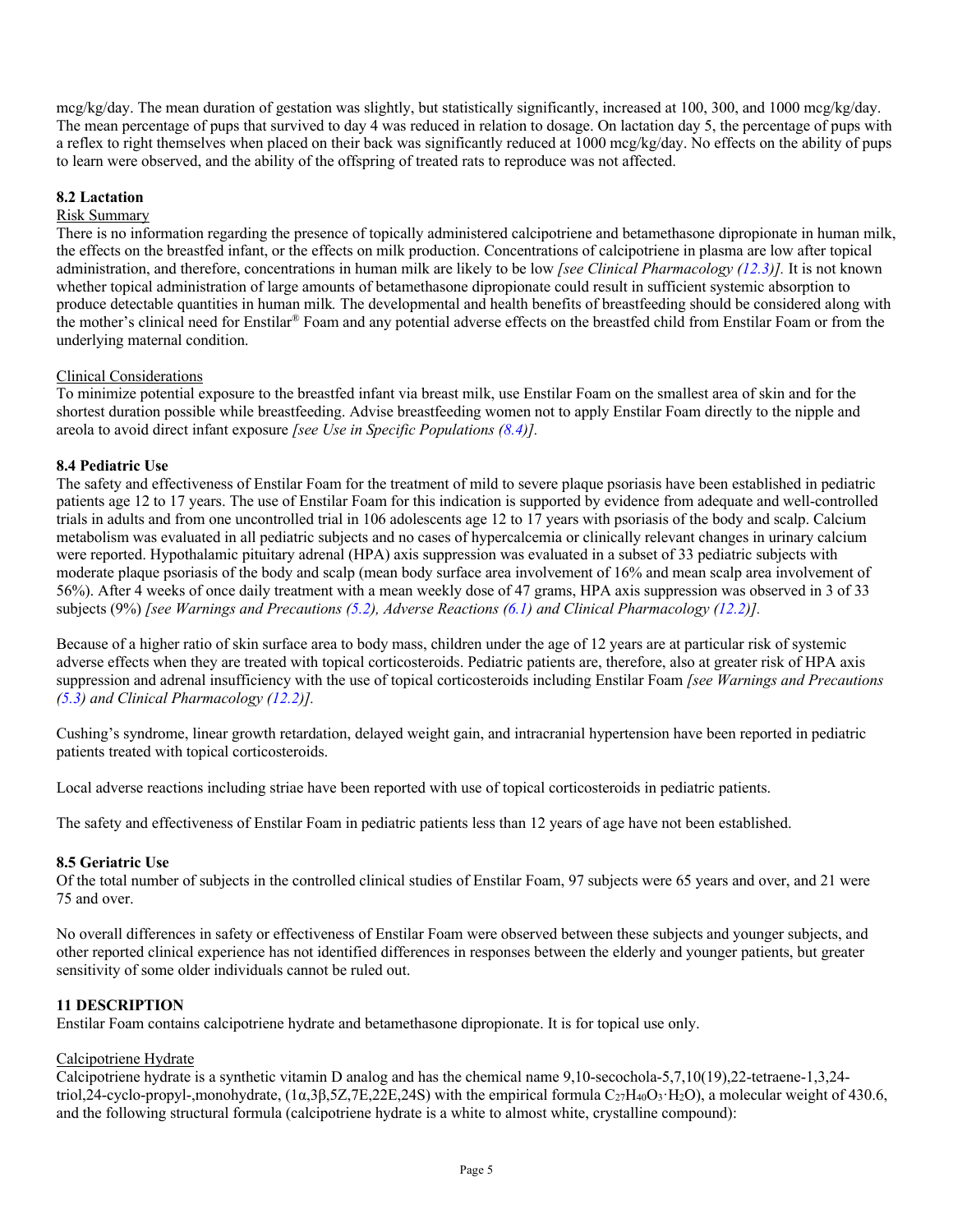<span id="page-5-0"></span>

#### Betamethasone Dipropionate

Betamethasone dipropionate is a synthetic corticosteroid and has the chemical name pregna-1,4-diene-3,20-dione-9-fluoro-11 hydroxy-16-methyl-17,21-bis(1-oxypropoxy)-(11β,16β), with the empirical formula C28H37FO7, a molecular weight of 504.6, and the following structural formula (betamethasone dipropionate is a white to almost white, crystalline powder):



### Enstilar® Foam

Each gram of Enstilar Foam contains 50 mcg of calcipotriene (equivalent to 52.2 mcg of calcipotriene hydrate) and 0.643 mg of betamethasone dipropionate (equivalent to 0.5 mg of betamethasone) in a base of white petrolatum, polyoxypropylene stearyl ether, mineral oil, all-*rac*-alpha-tocopherol, and butylhydroxytoluene. Enstilar Foam is a white to off-white opalescent liquid in a pressurized aluminum spray can with a continuous valve and actuator. The propellants used in Enstilar Foam are dimethyl ether and butane. At administration, the product is a white to off-white foam after evaporation of the propellants. Enstilar Foam has the appearance of a non-expanding foam that gradually collapses after spraying.

### **12 CLINICAL PHARMACOLOGY**

### **12.1 Mechanism of Action**

Enstilar Foam combines the pharmacological effects of calcipotriene hydrate as a synthetic vitamin D3 analog and betamethasone dipropionate as a synthetic corticosteroid. However, while their pharmacologic and clinical effects are known, the exact mechanisms of their actions in the treatment of plaque psoriasis are unknown.

#### **12.2 Pharmacodynamics**

#### Hypothalamic-Pituitary-Adrenal (HPA) Axis Suppression:

HPA axis suppression as indicated by a 30-minute post-stimulation cortisol level of ≤18 mcg/dL was evaluated in the following trials *[see Warnings and Precautions (*[5.3](#page-1-0)*)]*:

- Enstilar Foam was applied to adult subjects (N=35) with moderate to severe plaque psoriasis affecting a mean body surface area of 18% (range 12 to 28%) and mean scalp area of 50 % (range 30 to 100%). The mean  $\pm$  SD weekly dose used was 62  $\pm$ 28 grams. HPA axis suppression was not observed in any subjects after 4 weeks of treatment. Lack of adrenal suppression observed in this trial does not rule out the risk of HPA axis suppression.
- Enstilar Foam was applied to adolescent subjects  $(N=33)$  age 12 to 17 years with moderate plaque psoriasis affecting a mean body surface area of 16% (range from 10% to 21%) and mean scalp area of 56% (range from 25% to 90%). The mean  $\pm$  SD weekly dose used was  $47 \pm 22$  grams. HPA axis suppression was observed in 3 (9%) of the subjects.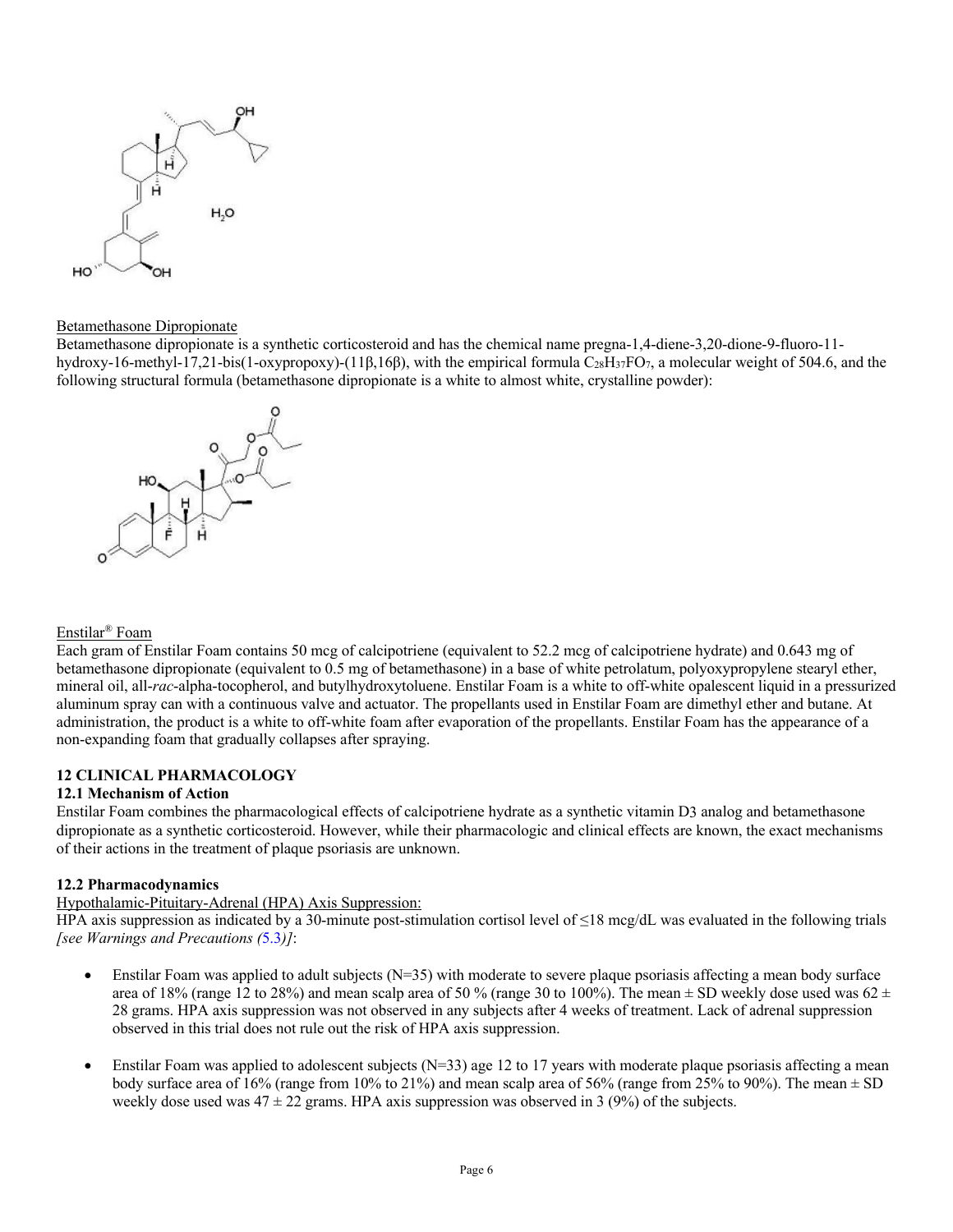<span id="page-6-0"></span>Enstilar<sup>®</sup> Foam was applied once daily for 4 weeks to adult subjects (N=21) with plaque psoriasis affecting a mean body surface area of 15% (range 10 to 30%), then twice weekly on 2 non-consecutive days for 52 weeks with 4 weeks and once daily treatment was resumed if loss of response occurred. The mean  $\pm$  SD total dose used in the 52-week period was 1400  $\pm$ 905 grams (including total dose of  $528 \pm 650$  grams used in the loss of response period). HPA axis suppression was observed in 2 (10%) of the subjects at Week 56.

### Effects on Calcium Metabolism

- Effects of once daily application of Enstilar Foam for 4 weeks on calcium metabolism in adult subjects (N=564) with plaque psoriasis were examined in three randomized, multicenter, vehicle- and/or active-controlled clinical trials. Following once daily application of Enstilar Foam, elevated serum calcium levels outside the normal range were observed in 3 subjects. Elevated urinary calcium levels outside the normal range were observed in 17 subjects.
- In a trial, calcium metabolism was evaluated in 106 adolescent subjects aged 12 to 17 years with plaque psoriasis of the scalp and body after once daily application of Enstilar Foam for 4 weeks. No cases of hypercalcemia and no clinically relevant changes in urinary calcium were reported.
- In a trial, 272 subjects aged 18 years and older with plaque psoriasis applied Enstilar Foam once daily for 4 weeks and then twice weekly on 2 non-consecutive days for 52 weeks, including once daily for 4 weeks if loss of response occurred. No cases of hypercalcemia and no clinically relevant changes in urinary calcium were reported.

#### Vasoconstrictor Assay

Enstilar Foam is in the mid to potent range corticosteroid as demonstrated by studies in healthy subjects when compared with other topical corticosteroids. However, similar blanching scores do not necessarily imply therapeutic equivalence.

### **12.3 Pharmacokinetics**

#### **Absorption**

The PK of Enstilar Foam was investigated in both adults ( $N = 35$ ) and a subset of pediatric subjects with plaque psoriasis age 12 to 17 years (N=33) following once daily application of Enstilar Foam on the body and scalp for 4 weeks.

Enstilar Foam was applied to adult subjects with moderate to severe plaque psoriasis affecting a mean body surface area of 18% and mean scalp area of 50%. Following application of a mean  $\pm$  SD weekly dose of 62  $\pm$  28 grams of Enstilar Foam, calcipotriene was quantifiable in 1 of 35 (3%) subjects and its main metabolite, MC1080, in 3 of 35 (9%) subjects. For subjects with measurable concentrations, the maximal plasma concentrations  $(C_{\text{max}})$  and area under the concentration curve until the last measured time point (AUClast) for calcipotriene were 55.9 pg/mL and 82.5 pg\*h/mL, respectively; and the mean  $\pm$  SD C<sub>max</sub> and AUClast for MC1080 was  $24.4 \pm 1.9$  pg/mL and  $59.3 \pm 5.4$  pg\*h/mL, respectively. Betamethasone dipropionate was quantifiable in 5 of 35 (14%) subjects and its main metabolite, betamethasone 17-propionate (B17P), was quantifiable in 27 of 35 (77%) subjects. The mean  $\pm$  SD C<sub>max</sub> and AUC<sub>last</sub> for betamethasone dipropionate were  $52.2 \pm 19.7$  pg/mL and  $36.5 \pm 27.4$  pg\*h/mL, respectively and for B17P were 147.9  $\pm$ 224.0 pg/mL and  $683.6 \pm 910.6$  pg\*h/mL, respectively.

Enstilar Foam was applied to pediatric subjects age 12 to 17 years with moderate plaque psoriasis affecting a mean body surface area of 16% and mean scalp area of 56%. Following application of a mean  $\pm$  SD weekly dose of 47  $\pm$  22 grams of Enstilar Foam, calcipotriene and its metabolite MC1080 were below the lower limit of quantification in all plasma samples. Betamethasone dipropionate was quantifiable in 12 of 33 (36%) subjects with the  $C_{\text{max}}$  ranging from 31.1-480 pg/mL. The metabolite of betamethasone 17-propionate (B17P) was quantifiable in 6 of 33 (18%) subjects with the  $C_{\text{max}}$  ranging from 30.8–91.7 pg/mL.

### Elimination

### *Metabolism*

*Calcipotriene:* Calcipotriene metabolism following systemic uptake is rapid and occurs in the liver. The primary metabolites of calcipotriene are less potent than the parent compound.

Calcipotriene is metabolized to MC1046 (the  $\alpha$ , $\beta$ -unsaturated ketone analog of calcipotriene), which is metabolized further to MC1080 (a saturated ketone analog). MC1080 is the major metabolite in plasma. MC1080 is slowly metabolized to calcitroic acid.

*Betamethasone dipropionate*: Betamethasone dipropionate is metabolized to betamethasone 17-propionate (B17P) and betamethasone, including the 6ß-hydroxy derivatives of those compounds by hydrolysis. Betamethasone 17-propionate (B17P) is the primary metabolite.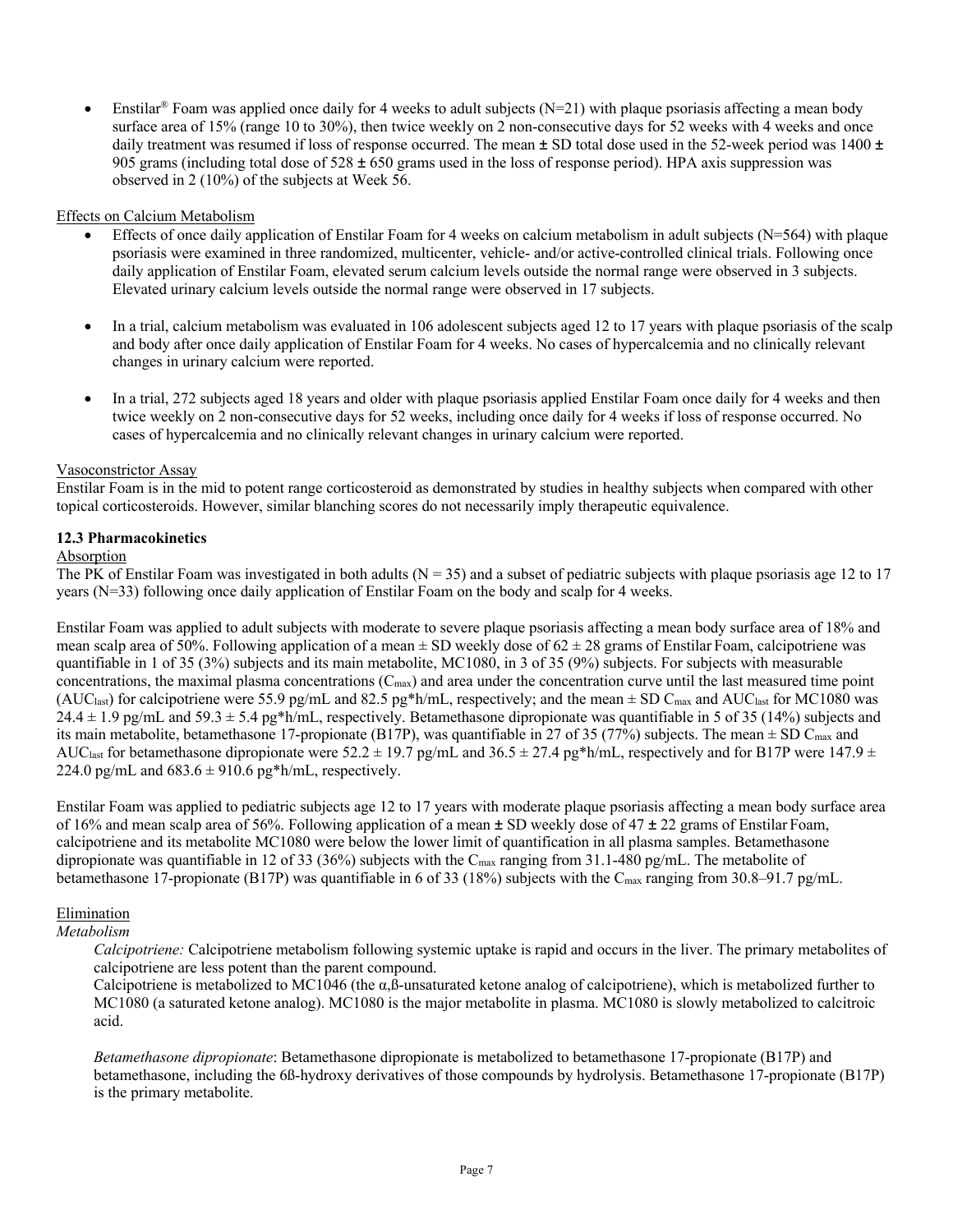# <span id="page-7-0"></span>**13 NONCLINICAL TOXICOLOGY**

### **13.1 Carcinogenesis, Mutagenesis, Impairment of Fertility**

When calcipotriene was applied topically to mice for up to 24 months at dosages of 3, 10, and 30 mcg/kg/day (9, 30, and 90) mcg/m<sup>2</sup>/day, respectively), no significant changes in tumor incidence were observed when compared to control.

A 104-week oral carcinogenicity study was conducted with calcipotriene in male and female rats at doses of 1, 5, and 15 mcg/kg/day (6, 30, and 90 mcg/m<sup>2</sup>/day, respectively). Beginning week 71, the dosage for high-dose animals of both genders was reduced to 10 mcg/kg/day (60 mcg/m<sup>2</sup>/day). A treatment-related increase in benign C-cell adenomas was observed in the thyroid of females that received 15 mcg/kg/day. A treatment-related increase in benign pheochromocytomas was observed in the adrenal glands of males that received 15 mcg/kg/day. No other statistically significant differences in tumor incidence were observed when compared to control. The relevance of these findings to patients is unknown.

When betamethasone dipropionate was applied topically to CD-1 mice for up to 24 months at dosages approximating 1.3, 4.2, and 8.5 mcg/kg/day in females, and 1.3, 4.2, and 12.9 mcg/kg/day in males (up to 26 mcg/m<sup>2</sup>/day and 39 mcg/m<sup>2</sup>/day, in females and males, respectively), no significant changes in tumor incidence were observed when compared to control.

When betamethasone dipropionate was administered via oral gavage to male and female Sprague Dawley rats for up to 24 months at dosages of 20, 60, and 200 mcg/kg/day (120, 360, and 1200 mcg/m<sup>2</sup>/day, respectively), no significant changes in tumor incidence were observed when compared to control.

Calcipotriene did not elicit any genotoxic effects in the Ames mutagenicity assay, the mouse lymphoma TK locus assay, the human lymphocyte chromosome aberration test, or the mouse micronucleus test. Betamethasone dipropionate did not elicit any genotoxic effects in the Ames mutagenicity assay, the mouse lymphoma TK locus assay, or in the rat micronucleus test.

Studies in rats with oral doses of up to 54 mcg/kg/day (324 mcg/m<sup>2</sup>/day) of calcipotriene indicated no impairment of fertility or general reproductive performance. Studies in male rats at oral doses of up to 200 mcg/kg/day (1200 mcg/m<sup>2</sup>/day), and in female rats at oral doses of up to 1000 mcg/kg/day (6000 mcg/m<sup>2</sup>/day), of betamethasone dipropionate indicated no impairment of fertility.

# **14 CLINICAL STUDIES**

Two multicenter, randomized, double-blind trials were conducted in adult subjects with plaque psoriasis.

- In Trial One, 302 subjects were randomized to 1 of 3 treatment groups: Enstilar® Foam, betamethasone dipropionate in the same vehicle, or calcipotriene in the same vehicle.
- In Trial Two, 426 subjects were randomized to one of two treatment groups: Enstilar Foam or the vehicle alone. Baseline disease severity was graded using a 5-point Investigator's Global Assessment (IGA). At baseline subjects scored "Mild", "Moderate", or "Severe". The majority of subjects in both trials (76% and 75%) had disease of "Moderate" severity at baseline, 14% and 15% of subjects had disease of "Mild" severity at baseline and 10% of subjects had "Severe" disease at baseline in both trials. The extent of disease involvement assessed by mean body surface area was 7.1% (range 2 to 28%) and 7.5% (range 2 to 30%). In both trials, subjects were treated once daily for up to 4 weeks.

Efficacy was assessed with treatment success defined as the proportion of subjects at Week 4 who were "Clear" or "Almost Clear" according to the IGA. Subjects with "Mild" disease at baseline were required to be "Clear" to be considered a treatment success. Table 1 presents the efficacy results for these trials.

| <b>Table 1. Percentage of Subjects Achieving Treatment Success</b><br>According to the Investigator's Global Assessment of Disease Severity* |                      |                                                 |                          |           |  |
|----------------------------------------------------------------------------------------------------------------------------------------------|----------------------|-------------------------------------------------|--------------------------|-----------|--|
|                                                                                                                                              | <b>Enstilar Foam</b> | <b>Betamethasone</b><br>dipropionate in vehicle | Calcipotriene in vehicle | Vehicle   |  |
| <b>Trial One</b>                                                                                                                             | $(N=100)$            | $(N=101)$                                       | $(N=101)$                |           |  |
| Week 4                                                                                                                                       | 45.0%                | $30.7\%$                                        | 14.9%                    |           |  |
| <b>Trial Two</b>                                                                                                                             | $(N=323)$            | $\overline{\phantom{0}}$                        |                          | $(N=103)$ |  |
| Week 4                                                                                                                                       | 53.3%                | -                                               |                          | 4.8%      |  |

\*Subjects with "Mild" disease at baseline were required to be "Clear" to be considered a treatment success.

#### Long-term Use

A randomized, double-blind, vehicle-controlled trial (NCT02899962) evaluated the long-term use of Enstilar Foam in subjects who achieved treatment success (defined as IGA score of "Clear" or "Almost Clear" with at least a 2 grade improvement from baseline)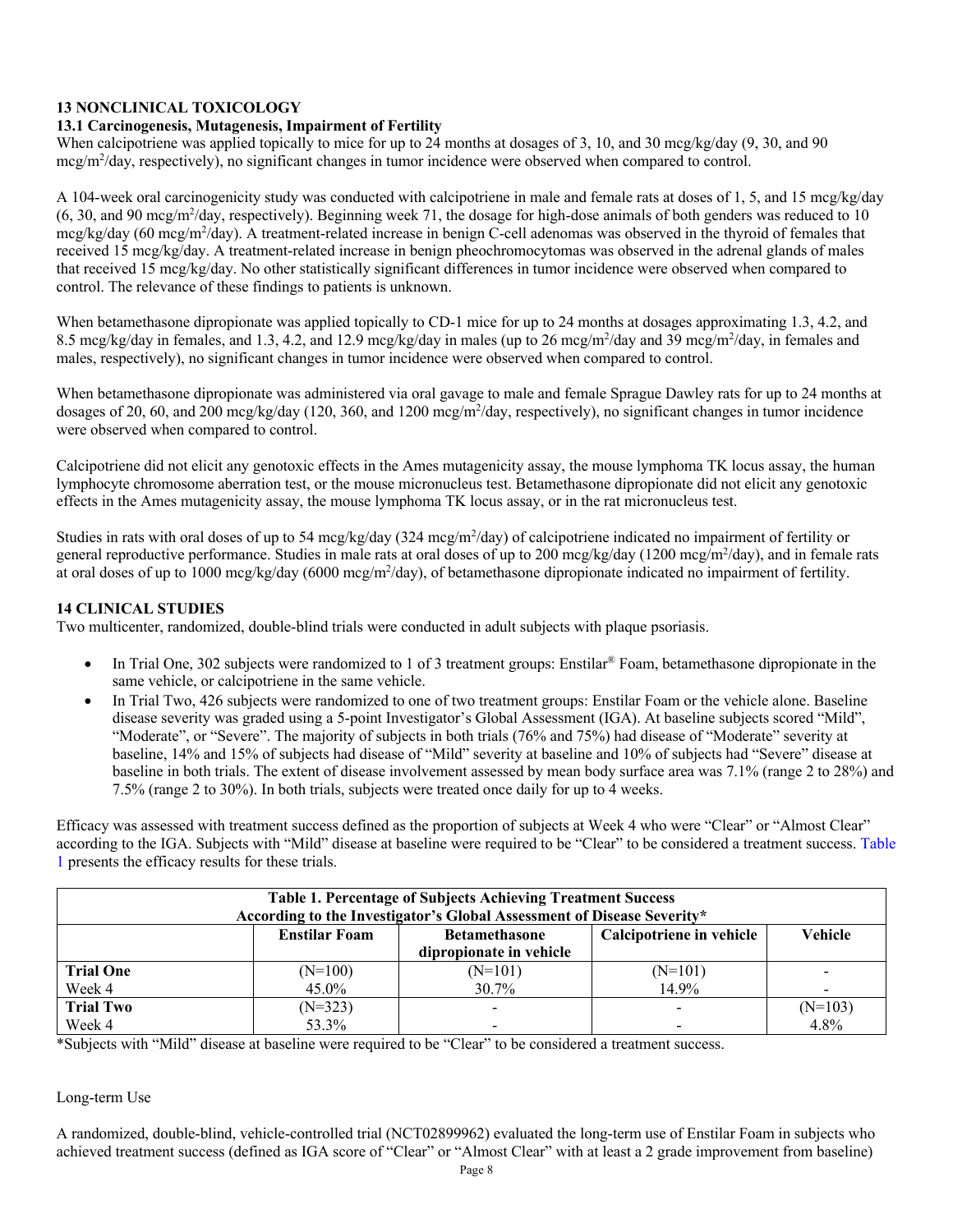<span id="page-8-0"></span>after an initial 4-week treatment with once daily Enstilar Foam. These subjects (N=521) were randomized to receive Enstilar Foam or vehicle foam twice weekly on 2 non-consecutive days for up to 52 additional weeks. Subjects experiencing loss of response (defined as an IGA score of at least "Mild") were treated once daily with Enstilar® Foam for 4 weeks, and those who regained an IGA score of "Clear" or "Almost Clear" after 4 weeks then continued randomized treatment. Disease severity was graded using a 5-point IGA. The majority of subjects in this trial (82%) had disease of "Moderate" severity at baseline, 11% of subjects had disease of "Mild" severity at baseline, and 7% of subjects had "Severe" disease at baseline. The extent of disease involvement assessed by mean body surface area was 8.3% (range 1 to 38%) at baseline.

The median time to loss of response was 56 days for subjects treated with Enstilar Foam twice weekly compared to 30 days for subjects treated with vehicle foam twice weekly. Over the 52-week assessment period, subjects in the Enstilar Foam twice weekly group experienced loss of response a median of 2.0 times compared to 3.0 times for subjects in the vehicle foam twice weekly group. Figure 1 presents the percentage of subjects maintaining an IGA score of "Clear" or "Almost Clear" through Week 52 after randomization.

# **Figure 1: Percentage of Subjects Maintaining an IGA Score of "Clear" or "Almost Clear" Through Week 52 After Randomization**



### **16 HOW SUPPLIED/STORAGE AND HANDLING**

### **16.1 How Supplied**

Enstilar (calcipotriene and betamethasone dipropionate) Foam, 0.005%/0.064% is a white to off-white opalescent liquid in a pressurized aluminum spray can with a continuous valve and actuator. At administration, the product is a white to off-white foam after evaporation of the propellants. It is available as:

- 60 gram can (NDC 50222-302-60)
- 120 gram (2 cans of 60 gram) (NDC 50222-302-66)

### **16.2 Storage**

- Store Enstilar Foam at 20°C 25°C (68°F 77°F); excursions permitted between 15°C 30°C (59°F 86°F). [See USP controlled room temperature].
- Contents under pressure. Do not puncture or incinerate. Do not expose to heat or store at temperatures above 120°F (49°C). Do not freeze.
- Unused product should be discarded six months after the can has been opened.
- Keep out of the reach of children.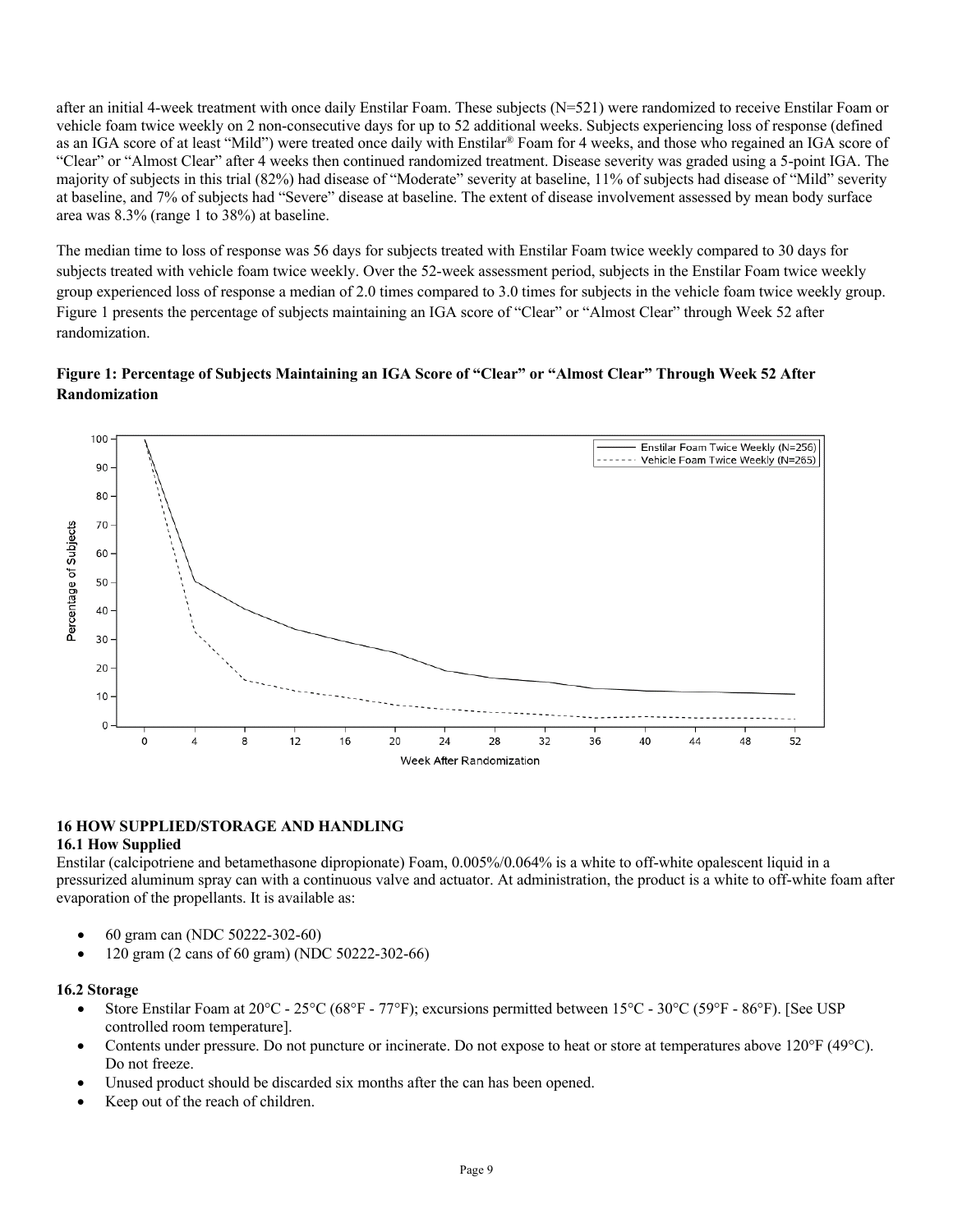# <span id="page-9-0"></span>**16.3 Handling**

• Enstilar Foam is flammable; avoid heat, flame or smoking when using this product.

# **17 PATIENT COUNSELING INFORMATION**

See FDA-approved patient labeling [\(Patient Information](#page-10-0) and [Instructions for Use\)](#page-12-0).

### Flammability

Instruct patients that Enstilar Foam is flammable; avoid heat, flame, or smoking when applying this medication.

### Administration Instructions

- Shake before use and spray the foam by holding the can in any orientation except horizontally.
- Gently rub in Enstilar Foam to your affected areas.
- Do not use more than 60 grams every 4 days.
- Discontinue therapy when control is achieved unless directed otherwise by the healthcare provider.
- Avoid use of Enstilar Foam on the face, underarms, groin or eyes. If this medicine gets on face or in mouth or eyes, wash area right away.
- Do not occlude the treatment area with a bandage or other covering unless directed by the healthcare provider. Instruct the patients not to use other products containing calcipotriene or a corticosteroid with Enstilar Foam without first talking to the healthcare provider.
- Wash hands after application.

### Local Reactions and Skin Atrophy

Advise patients that local reactions and skin atrophy are more likely to occur with occlusive use, prolonged use or use of higher potency corticosteroids.

### Hypercalcemia and Hypercalciuria

Advise patients that hypercalcemia and hypercalciuria have been observed with the use of Enstilar Foam *[see Warnings and Precautions [\(5.2\)](#page-1-0)].* 

### HPA Axis Suppression, Cushing's Syndrome, and Hyperglycemia

Advise patients that Enstilar Foam can cause HPA axis suppression, Cushing's syndrome, and/or hyperglycemia *[see Warnings and Precautions [\(5.3\)](#page-1-0)].*

### Ophthalmic Adverse Reactions

Advise patients to avoid contact of Enstilar Foam with eyes and to report any visual symptoms *[see Warnings and Precautions [\(5.5\)](#page-2-0)].*

### Pregnancy and Lactation

- Advise pregnant women that Enstilar Foam may increase the potential risk of having a low birth weight infant and to use Enstilar Foam on the smallest area of skin and for the shortest duration possible *[see Use in Specific Populations [\(8.1\)](#page-2-0)].*
- Advise breastfeeding women not to apply Enstilar Foam directly to the nipple and areola to avoid direct infant exposure *[see Use in Specific Populations ([8.2](#page-4-0))]*.

Manufactured by: LEO Laboratories Ltd., 285 Cashel Road, Dublin 12, Ireland Distributed by: LEO Pharma Inc., Madison, NJ 07940, USA

Enstilar® is a registered trademark of LEO Pharma A/S. © 2022, LEO Pharma Inc. All rights reserved.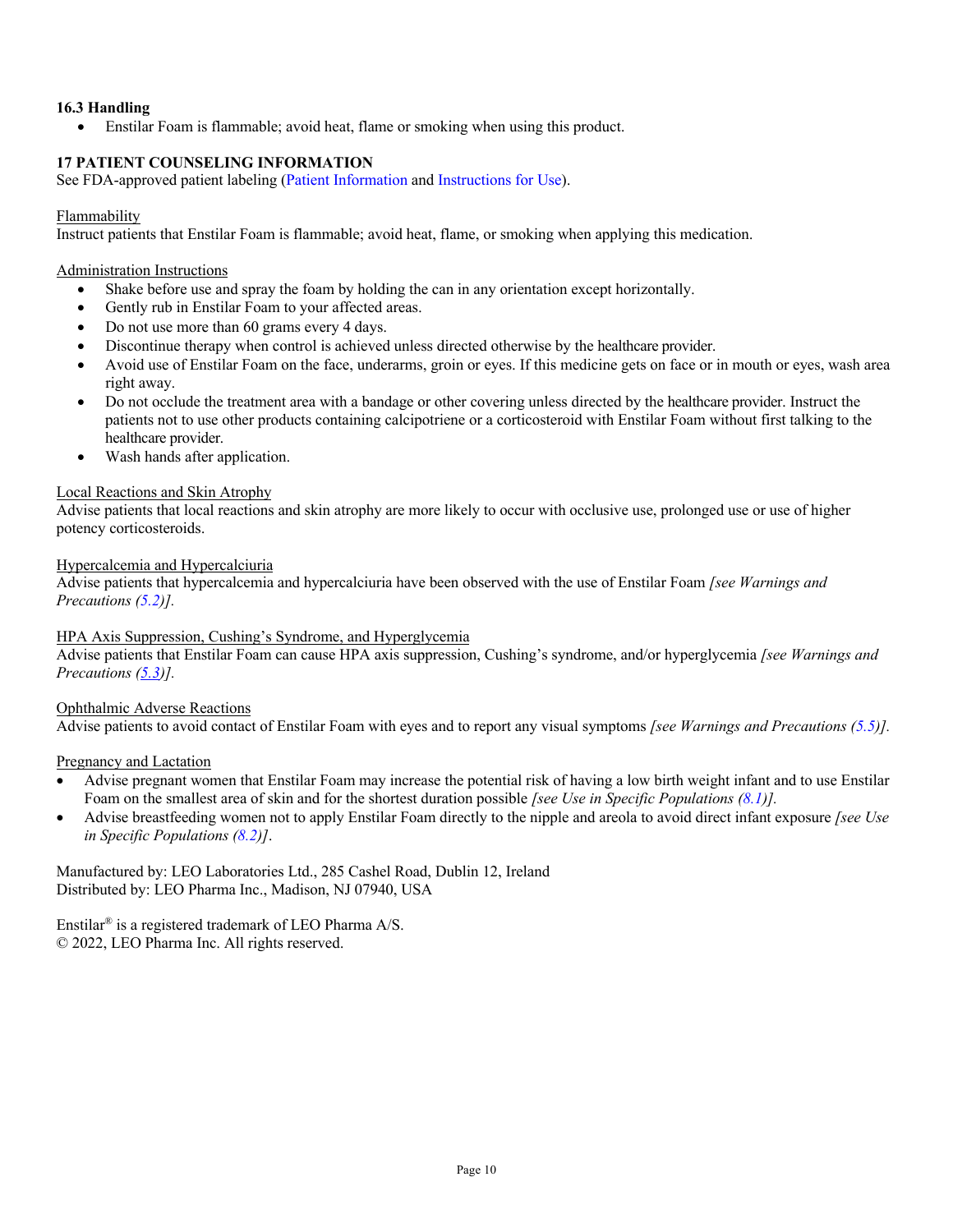# **PATIENT INFORMATION ENSTILAR® [EN-still-ar] (calcipotriene and betamethasone dipropionate)**

#### **Foam**

<span id="page-10-0"></span>**Important:** Enstilar Foam is for use on skin only (topical). Do not get Enstilar Foam near or in your mouth, eyes, or vagina.

There are other medicines that contain the same medicine that is in Enstilar Foam and are used to treat plaque psoriasis. Do not use other products containing calcipotriene or a corticosteroid medicine with Enstilar Foam without talking to your healthcare provider first.

### **What is Enstilar Foam?**

Enstilar Foam is a prescription medicine used on the skin (topical) to treat plaque psoriasis in people 12 years of age and older.

It is not known if Enstilar Foam is safe and effective in children under 12 years of age.

### **Before you use Enstilar Foam, tell your healthcare provider about all of your medical conditions, including if you:**

- have a calcium metabolism disorder.
- Have thinning skin (atrophy) at the treatment site
- are pregnant or plan to become pregnant. It is not known if Enstilar Foam will harm your unborn baby. Enstilar Foam may increase your chance of having a low birth weight baby. If you use Enstilar Foam during pregnancy, use Enstilar Foam on the smallest area of the skin and for the shortest time needed.
- are breastfeeding or plan to breastfeed. It is not known if Enstilar Foam passes into your breast milk. Breastfeeding women should use Enstilar Foam on the smallest area of the skin and for the shortest time needed. Do not apply Enstilar Foam directly to your nipple and areola to avoid contact with your baby.

**Tell your healthcare provider about all the medicines you take,** including prescription and over-thecounter medicines, vitamins and herbal supplements.

# **How should I use Enstilar Foam?**

# **See the "Instructions for Use" for detailed information about the right way to use Enstilar Foam.**

- Use Enstilar Foam exactly as your healthcare provider tells you to use it.
- Your healthcare provider should tell you how much Enstilar Foam to use and where to use it.
- Apply Enstilar Foam to the affected areas of your skin 1 time a day for up to 4 weeks. You should stop treatment when your plaque psoriasis is under control unless your healthcare provider gives you other instructions.
- Do not use more than **60 grams** of Enstilar Foam every 4 days.
- Do not use Enstilar Foam longer than prescribed. Using too much Enstilar Foam, or using it too often, or for too long can increase your risk for having serious side effects.
- Shake the Enstilar Foam can before you use it.
- Gently rub in Enstilar Foam to your affected areas.
- Avoid using Enstilar Foam on your face, groin, or armpits, or if you have thinning of your skin (atrophy) at the treatment site.
- If you accidentally get Enstilar Foam on your face, in your mouth or in your eyes, wash the area with water right away.
- Wash your hands after using Enstilar Foam unless you are using the medicine to treat your hands.
- **Do not bandage or cover the treated skin area, unless instructed by your healthcare provider.**

### **What should I avoid while using Enstilar Foam?**

**Enstilar Foam is flammable.** Avoid fire, flame, and smoking when applying and right after you apply Enstilar Foam.

### **What are the possible side effects of Enstilar Foam?**

### **Enstilar Foam may cause serious side effects, including:**

• **Too much calcium in your blood or urine.** Your healthcare provider may tell you to stop or temporarily stop treatment with Enstilar Foam if you have too much calcium in your blood or urine. Your healthcare provider may do blood and urine tests to check your calcium levels and adrenal gland function while you are using Enstilar Foam.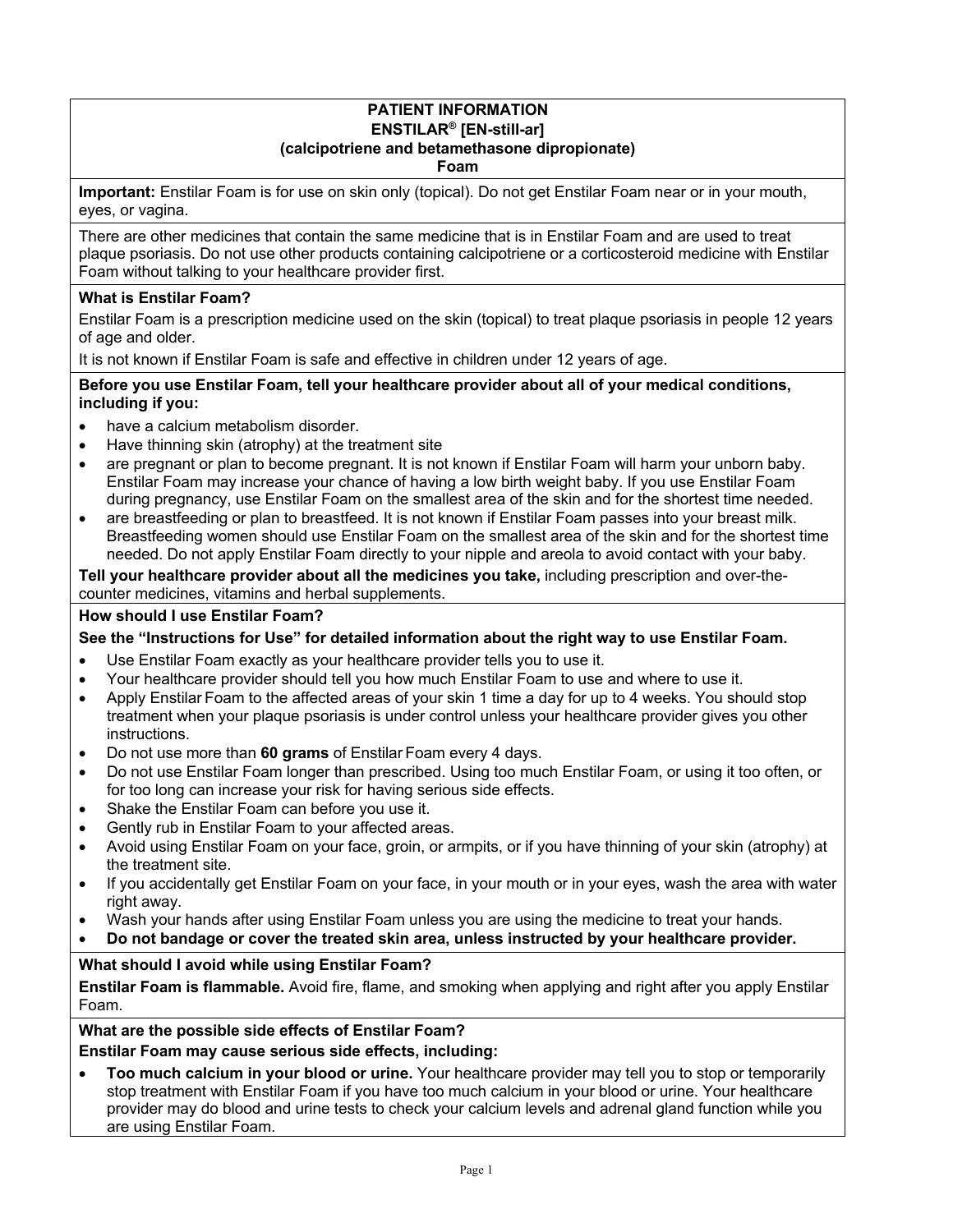|                                                                                                                                            | Enstilar <sup>®</sup> Foam can pass through your skin. Too much Enstilar Foam passing through your skin can<br>$\bullet$                                                                                         |  |  |  |  |  |
|--------------------------------------------------------------------------------------------------------------------------------------------|------------------------------------------------------------------------------------------------------------------------------------------------------------------------------------------------------------------|--|--|--|--|--|
|                                                                                                                                            | cause your adrenal glands to stop working properly. Your healthcare provider may do blood tests to check                                                                                                         |  |  |  |  |  |
|                                                                                                                                            | for adrenal gland problems. Your healthcare provider may tell you to stop or temporarily stop treatment                                                                                                          |  |  |  |  |  |
| $\bullet$                                                                                                                                  | with Enstilar Foam.                                                                                                                                                                                              |  |  |  |  |  |
|                                                                                                                                            | Cushing's syndrome, a condition that happens when your body is exposed to too much of the hormone<br>cortisol.                                                                                                   |  |  |  |  |  |
|                                                                                                                                            | High blood sugar (hyperglycemia) and sugar in your urine<br>$\bullet$                                                                                                                                            |  |  |  |  |  |
|                                                                                                                                            | Skin problems, including reactions where Enstilar Foam is applied, and allergic reactions (allergic                                                                                                              |  |  |  |  |  |
|                                                                                                                                            | contact dermatitis). Tell your healthcare provider if you have any skin problems, including:                                                                                                                     |  |  |  |  |  |
|                                                                                                                                            | thinning of your skin<br>dryness                                                                                                                                                                                 |  |  |  |  |  |
|                                                                                                                                            | burning<br>changes in skin color<br>$\bullet$                                                                                                                                                                    |  |  |  |  |  |
|                                                                                                                                            | inflammation<br>redness<br>$\bullet$                                                                                                                                                                             |  |  |  |  |  |
|                                                                                                                                            | infection<br>itiching<br>$\bullet$                                                                                                                                                                               |  |  |  |  |  |
|                                                                                                                                            | raised bumps on your skin<br>irritation<br>$\bullet$<br>٠                                                                                                                                                        |  |  |  |  |  |
|                                                                                                                                            | Eye problems. Using Enstilar Foam may increase your chance of getting cataracts and glaucoma. Do not<br>get Enstilar Foam in your eyes because it may cause eye irritation. Tell your healthcare provider if you |  |  |  |  |  |
|                                                                                                                                            | have blurred vision or other vision problems during treatment with Enstilar Foam.                                                                                                                                |  |  |  |  |  |
| The most common side effects of Enstilar Foam include:                                                                                     |                                                                                                                                                                                                                  |  |  |  |  |  |
|                                                                                                                                            | irritation<br>changes in skin color<br>$\circ$<br>$\circ$                                                                                                                                                        |  |  |  |  |  |
|                                                                                                                                            | rash with raised red bumps or skin welts (hives)<br>itching<br>$\circ$<br>$\circ$                                                                                                                                |  |  |  |  |  |
|                                                                                                                                            | inflamed hair pores (folliculitis)<br>worsening of your psoriasis<br>$\circ$<br>$\circ$                                                                                                                          |  |  |  |  |  |
|                                                                                                                                            | These are not all the possible side effects of Enstilar Foam.                                                                                                                                                    |  |  |  |  |  |
|                                                                                                                                            | Call your doctor for medical advice about side effects. You may report side effects to FDA at 1-800-FDA-1088.                                                                                                    |  |  |  |  |  |
| <b>How should I store Enstilar Foam?</b>                                                                                                   |                                                                                                                                                                                                                  |  |  |  |  |  |
|                                                                                                                                            | Store Enstilar Foam at room temperature between 68°F to 77°F (20°C to 25°C).<br>$\bullet$                                                                                                                        |  |  |  |  |  |
|                                                                                                                                            | Do not expose Enstilar Foam to heat or store at temperatures above 120°F (49°C).<br>٠                                                                                                                            |  |  |  |  |  |
|                                                                                                                                            | Do not puncture or burn the Enstilar Foam can.<br>٠                                                                                                                                                              |  |  |  |  |  |
|                                                                                                                                            | Do not freeze Enstilar Foam.<br>$\bullet$                                                                                                                                                                        |  |  |  |  |  |
|                                                                                                                                            | Enstilar Foam has an expiration date (exp.) marked on the can. Do not use after this date.<br>$\bullet$                                                                                                          |  |  |  |  |  |
|                                                                                                                                            | Throw away (dispose of) unused Enstilar Foam 6 months after the can has been opened.<br>$\bullet$                                                                                                                |  |  |  |  |  |
|                                                                                                                                            | Keep Enstilar Foam and all medicines out of the reach of children.                                                                                                                                               |  |  |  |  |  |
|                                                                                                                                            | General information about the safe and effective use of Enstilar Foam.                                                                                                                                           |  |  |  |  |  |
|                                                                                                                                            | Medicines are sometimes prescribed for purposes other than those listed in a Patient Information leaflet. Do                                                                                                     |  |  |  |  |  |
|                                                                                                                                            | not use Enstilar Foam for a condition for which it was not prescribed. Do not give Enstilar Foam to other                                                                                                        |  |  |  |  |  |
|                                                                                                                                            | people, even if they have the same symptoms you have. It may harm them. You can ask your pharmacist or                                                                                                           |  |  |  |  |  |
|                                                                                                                                            | healthcare provider for information about Enstilar Foam that is written for health professionals.                                                                                                                |  |  |  |  |  |
| What are the ingredients in Enstilar Foam?                                                                                                 |                                                                                                                                                                                                                  |  |  |  |  |  |
| Active ingredients: calcipotriene and betamethasone dipropionate.                                                                          |                                                                                                                                                                                                                  |  |  |  |  |  |
| Inactive ingredients: white petrolatum, polyoxypropylene stearyl ether, mineral oil, all-rac-alpha-tocopherol,<br>and butylhydroxytoluene. |                                                                                                                                                                                                                  |  |  |  |  |  |
| Propellants: dimethyl ether and butane.                                                                                                    |                                                                                                                                                                                                                  |  |  |  |  |  |
|                                                                                                                                            |                                                                                                                                                                                                                  |  |  |  |  |  |
| Manufactured by: LEO Laboratories Ltd., 285 Cashel Road, Dublin 12, Ireland<br>Distributed by: LEO Pharma Inc., Madison, NJ 07940, USA     |                                                                                                                                                                                                                  |  |  |  |  |  |
|                                                                                                                                            |                                                                                                                                                                                                                  |  |  |  |  |  |
|                                                                                                                                            |                                                                                                                                                                                                                  |  |  |  |  |  |

Enstilar® is a registered trademark of LEO Pharma A/S. © 2022, LEO Pharma Inc. All rights reserved.

This Patient Information has been approved by the U.S. Food and Drug Administration. This Patient Information has been approved by the U.S. Food and Drug Administration.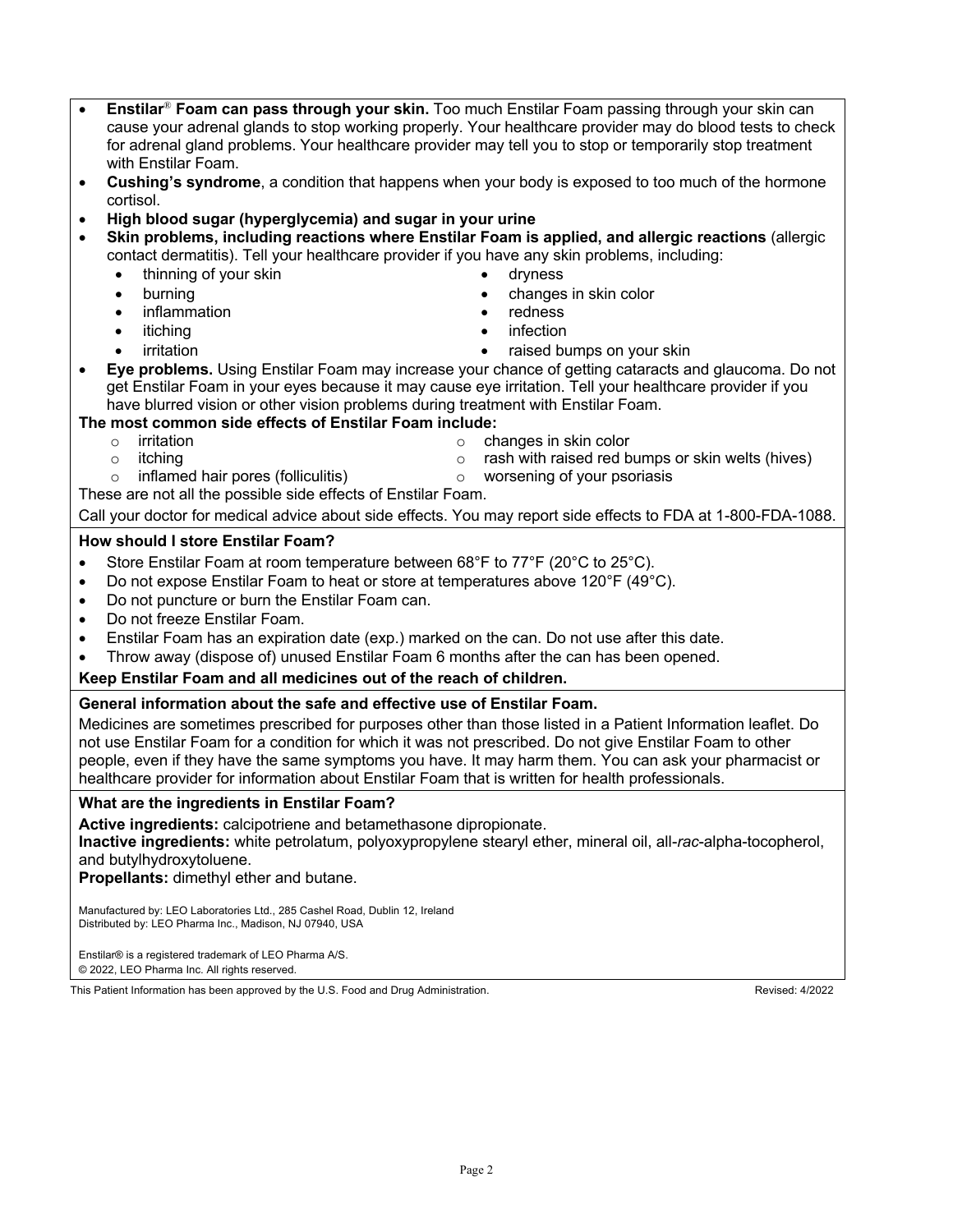# **INSTRUCTIONS FOR USE ENSTILAR® [EN-still-ar] (calcipotriene and betamethasone dipropionate) Foam**

## <span id="page-12-0"></span>**This Instructions for Use contains information on how to apply Enstilar Foam.**

**Important Information You Need to Know Before Applying Enstilar Foam:** Enstilar Foam is for use on skin only (topical). Do not get Enstilar Foam near or in your mouth, eyes or vagina. If you accidentally get Enstilar Foam on the face, in the mouth or in the eyes, wash the area with water right away. Do not swallow Enstilar Foam.

# **Applying Enstilar Foam:**

Follow your healthcare provider's instructions on how much Enstilar Foam to use and where to use it.

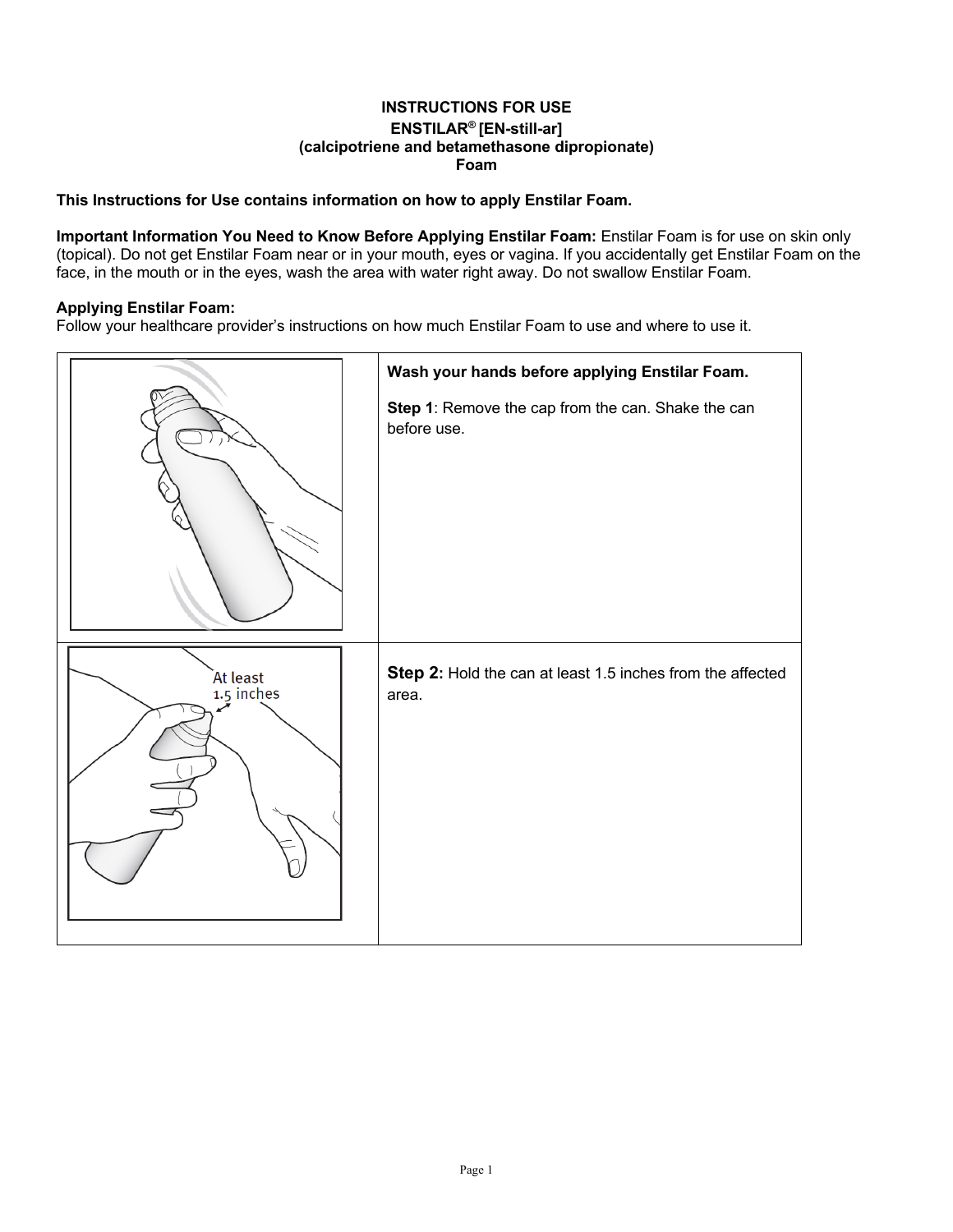

**Step 6:** Wash your hands after using Enstilar Foam unless you are using the medicine to treat your hands.

# **Storing Enstilar Foam**

- Store Enstilar Foam at room temperature between 68°F to 77°F (20°C to 25°C).
- Do not expose Enstilar Foam to heat or store at temperatures above 120°F (49°C).
- Do not puncture or burn the Enstilar Foam can.
- Do not freeze Enstilar Foam.

### **Disposing of Enstilar Foam**

- Enstilar Foam has an expiration date (exp.) marked on the can. Do not use after this date.
- Throw away (dispose of) unused Enstilar Foam 6 months after the can has been opened.

### **Keep Enstilar Foam and all medicines out of the reach of children.**

Manufactured by: LEO Laboratories Ltd. 285 Cashel Road Dublin 12, Ireland